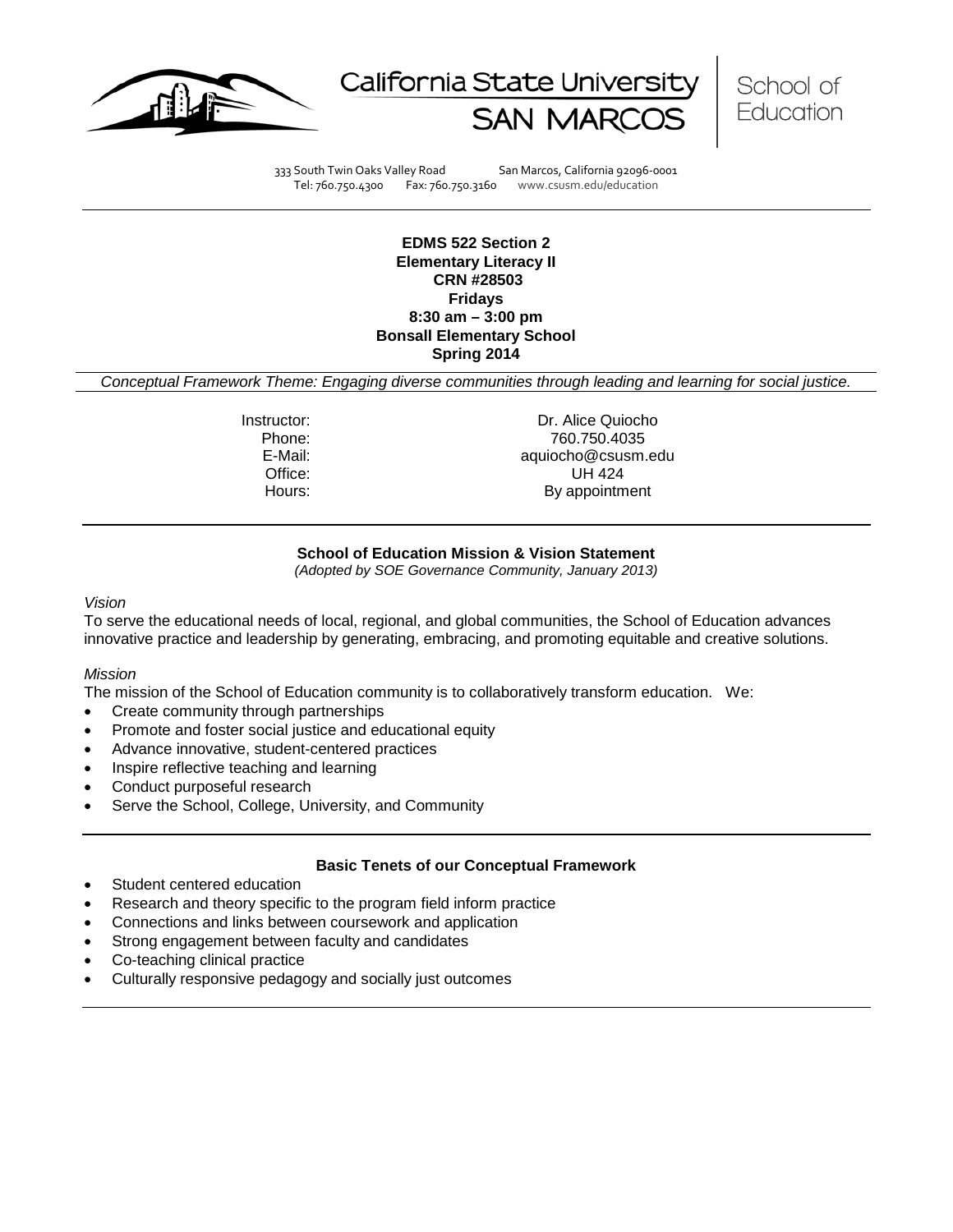# **COURSE DESCRIPTION**

Focuses on developing an advanced understanding of theory, methodology, and assessment of English Language Arts and second language learning in integrated and inclusive elementary and middle school classrooms.

## **Course Prerequisites**

Admission to the Multiple Subject/CLAD Teacher Credential Program

## **California Teaching Commission Standards Alignment**

The course objectives, assignments, and assessments have been aligned with the CTC standards for Multiple Subjects Credential. The following standards are a primary emphasis for this course:

3- Relationship between theory and practice

4-Pedagogical thought and reflective practice

5-Equity, Diversity & Access

7-Assessment: Multiple Subject Reading, Writing, and Related Language Instruction in English

# **Course Objectives**

#### *Knowledge* –

Teacher candidates will:

- Gain an understanding of how a first and second language is acquired.
- Gain an understanding of the reading process and its relationship to thought, language and learning and the knowledge of reading content including: word analysis, fluency, vocabulary- academic language- and background knowledge, reading comprehension, literary response and analysis.
- Gain understanding of how to learn to read and write in first and second languages.
- Become familiar with how to "deliver a comprehensive program of systematic, explicit instruction in reading, writing, listening, and speaking aligned to the state adopted English Language Arts Content Standards and the Reading/Language Arts Framework (2007).
- Become familiar with "multiple monitoring measures within the three basic types of assessments to determine students' progress towards state adopted content standards."
- Become familiar with "differentiated reading instruction and interventions to meet the needs of the *full range of learners (including struggling readers, students with special needs, English learners, speakers of non-standard English, and advanced learners)* who have varied reading levels and language backgrounds."

#### *Skills* –

Teacher candidates will:

- Become sensitive observers of children's language using behaviors.
- "Demonstrate knowledge and ability to utilize multiple monitoring measures within the three basic types of assessments to determine students' progress towards state adopted content standards: entry level assessment for instructional planning, monitoring student progress, post test or summative assessment."
- "Be able to analyze and interpret results [of children's reading and writing behaviors] to plan effective and differentiated instruction and interventions."
- "Demonstrate knowledge of components of effective instructional delivery in reading, writing and listening and speaking."
- Develop the ability to select appropriate materials and instructional strategies to meet the individual needs of students and use "State Board of Education (SBE)-adopted core instructional materials for both instruction and intervention."
- Develop the ability to differentiate literacy instruction in order to provide Universal Access.
- Learn how to organize the classroom for teaching reading and writing to the *full range of learners (including struggling readers, students with special needs, English learners, speakers of nonstandard English, and advanced learners)* who have varied reading levels and language backgrounds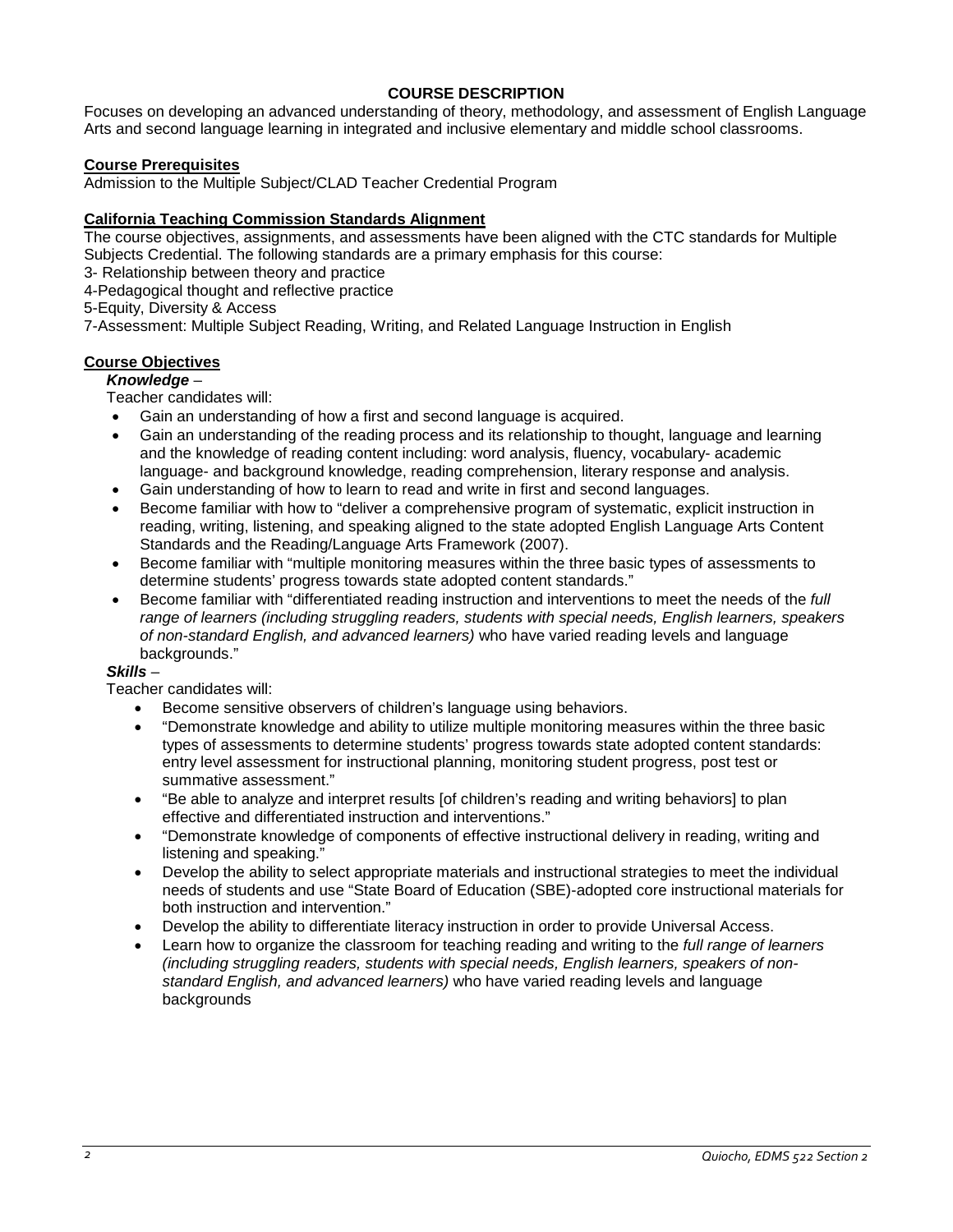# *Attitudes and Values* –

Teacher candidates will:

- Develop an appreciation for the natural language abilities children possess for processing and producing print.
- To appreciate the need and value of integrating reading writing into all curricular areas
- Affirm the importance of a rich environment for an effective language arts program.
- Develop a sensitivity to and appreciation for culturally and linguistically diverse learners.
- Develop a sensitivity to and appreciation for the importance of reading and writing for students' own personal and professional growth.
- Develop a respect for each student, his/her abilities and background and the student's right to instruction that meets his/her individual needs.

## **Special Education**

Consistent with the intent to offer a seamless teaching credential in the School of Education, this course demonstrates the collaborative infusion of special education competencies reflecting inclusive educational practices.

## **Technology**

This course infuses technology competencies to prepare candidates to use technology, emphasizing use in both teaching practice and student learning

## **Required Texts**

- D. Ray Reutzel and Robert B. Cooter, Jr. (**6th Edition**) The Essentials of Teaching Children to Read: The Teacher makes the Difference Pearson (ISBN 13: 978-0-13-256606-3) http://www.amazon.com/Teaching-Children-Read-Teacher-Difference/dp/0132566060/ref=pd\_sxp\_f\_i/183-2289243-0454962
- Jerry Johns (2008 or any recent edition). *Basic Reading Inventory* (ISBN: 9780757551277 for the  $10<sup>th</sup>$  Edition)
- Zarrillo, James. (2010) Ready for Revised RICA: A Test Prep Guide (**3rd Edition**) (ISBN: 9780137008681) (\$ 30 new)

#### **Recommended Texts**

• (For EDUC 521) Gail E. Tompkins. 50 Literacy Strategies: Step by Step  $4^{\text{th}}$  edition (ISBN-10: 013294491X); (\$ 30).

#### **Authorization to Teach English Learners**

This credential program has been specifically designed to prepare teachers for the diversity of languages often encountered in California public school classrooms. The authorization to teach English learners is met through the infusion of content and experiences within the credential program, as well as additional coursework. Candidates successfully completing this program receive a credential with authorization to teach English learners. *(Approved by CCTC in SB 2042 Program Standards, August 02)*

# **STUDENT LEARNING OUTCOMES**

#### **Teacher Performance Expectation (TPE) Competencies**

Teacher Performance Expectations are standards for student teachers. This course is designed to help teachers seeking the Multiple Subjects Credential to develop the skills, knowledge, and attitudes necessary to assist schools and districts implement effective programs for all students. The successful candidate will be able to merge theory and practice in order to realize a comprehensive and extensive educational program for all students.

# **California Teacher Performance Assessment (CalTPA)**

Beginning July 1, 2008 all California credential candidates must successfully complete a state-approved system of teacher performance assessment (TPA), to be embedded in the credential program of preparation. At CSUSM this assessment system is called the CalTPA or the TPA for short.

To assist your successful completion of the TPA, a series of informational seminars are offered over the course of the program. TPA related questions and logistical concerns are to be addressed during the seminars. Your attendance to TPA seminars will greatly contribute to your success on the assessment.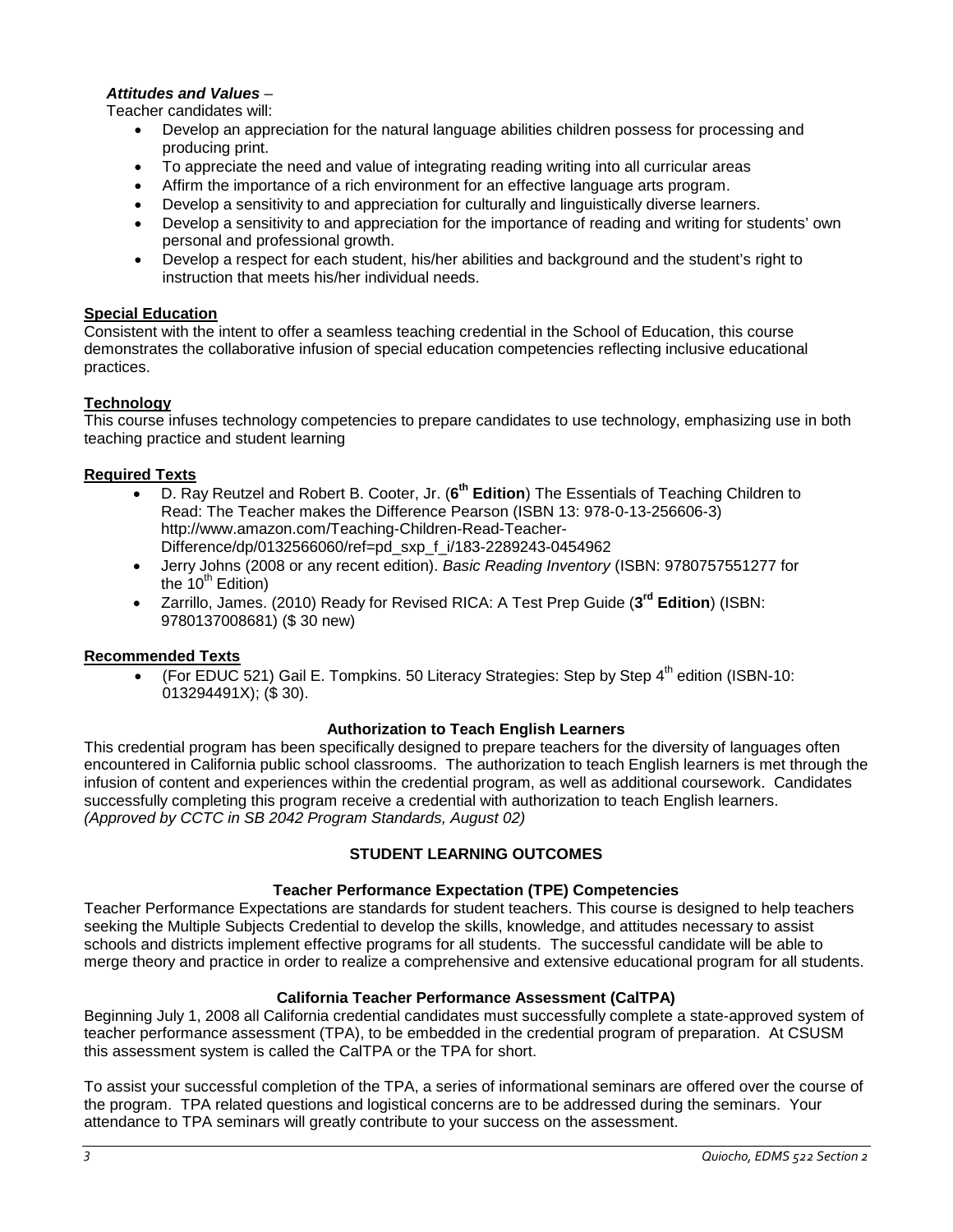Additionally, SoE classes use common pedagogical language, lesson plans (lesson designs), and unit plans (unit designs) in order to support and ensure your success on the TPA and more importantly in your credential program.

The CalTPA Candidate Handbook, TPA seminar schedule, and other TPA support materials can be found on the SoE website: <http://www.csusm.edu/education/CalTPA/ProgramMaterialsTPA.html>

# **GENERAL CONSIDERATIONS**

## **Assessment of Professional Dispositions**

Assessing a candidate's dispositions within a professional preparation program is recognition that teaching and working with learners of all ages requires not only specific content knowledge and pedagogical skills, but positive attitudes about multiple dimensions of the profession. The School of Education has identified six dispositions – social justice and equity, collaboration, critical thinking, professional ethics, reflective teaching and learning, and life-long learning—and developed an assessment rubric. For each dispositional element, there are three levels of performance - *unacceptable*, *initial target*, and *advanced target*. The description and rubric for the three levels of performance offer measurable behaviors and examples.

The assessment is designed to provide candidates with ongoing feedback for their growth in professional dispositions and includes a self-assessment by the candidate. The dispositions and rubric are presented, explained and assessed in one or more designated courses in each program as well as in clinical practice. Based upon assessment feedback candidates will compose a reflection that becomes part of the candidate's Teaching Performance Expectation portfolio. Candidates are expected to meet the level of *initial target* during the program.

## **School of Education Attendance Policy**

Due to the dynamic and interactive nature of courses in the School of Education, all candidates are expected to attend all classes and participate actively. At a minimum, candidates must attend more than 80% of class time, or s/he may not receive a passing grade for the course at the discretion of the instructor. Individual instructors may adopt more stringent attendance requirements. Should the candidate have extenuating circumstances, s/he should contact the instructor as soon as possible. *(Adopted by the COE Governance Community, December, 1997).*

This course: Should a student have extenuating circumstances, s/he should contact the instructor as soon as possible. *Students missing more than two class sessions will not earn a passing grade*. Illness and emergencies are considered on a case-by-case basis. However, notifying the instructor does not excuse students from assignments nor the attendance policy.

#### **Students with Disabilities Requiring Reasonable Accommodations**

Candidates with disabilities who require reasonable accommodations must be approved for services by providing appropriate and recent documentation to the Office of Disable Student Services (DSS). This office is located in Craven Hall 4300, and can be contacted by phone at (760) 750-4905, or TTY (760) 750-4909. Candidates authorized by DSS to receive reasonable accommodations should meet with their instructor during office hours or, in order to ensure confidentiality, in a more private setting.

#### **All University Writing Requirement**

Writing requirements for this class will be met as described in the assignments. Every course at the university, including this one, must have a writing requirement of at least 2500 words.

#### **CSUSM Academic Honesty Policy**

"Students will be expected to adhere to standards of academic honesty and integrity, as outlined in the Student Academic Honesty Policy. All written work and oral presentation assignments must be original work. All ideas/materials that are borrowed from other sources must have appropriate references to the original sources. Any quoted material should give credit to the source and be punctuated with quotation marks.

Students are responsible for honest completion of their work including examinations. There will be no tolerance for infractions. If you believe there has been an infraction by someone in the class, please bring it to the instructor's attention. The instructor reserves the right to discipline any student for academic dishonesty in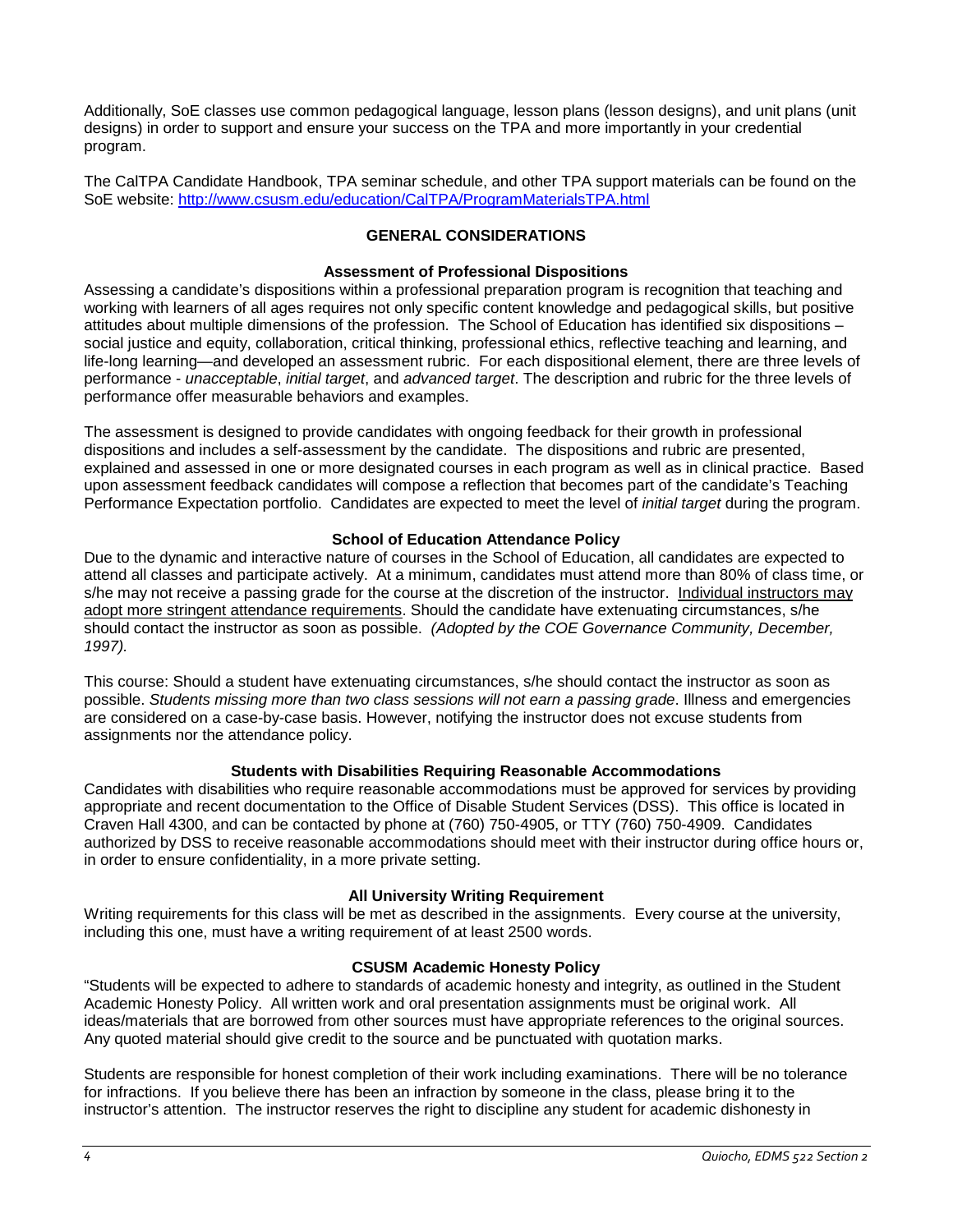accordance with the general rules and regulations of the university. Disciplinary action may include the lowering of grades and/or the assignment of a failing grade for an exam, assignment, or the class as a whole."

Incidents of Academic Dishonesty will be reported to the Dean of Students. Sanctions at the University level may include suspension or expulsion from the University.

## **Plagiarism:**

As an educator, it is expected that each candidate will do his/her own work, and contribute equally to group projects and processes. Plagiarism or cheating is unacceptable under any circumstances. If you are in doubt about whether your work is paraphrased or plagiarized see the Plagiarism Prevention for Students website [http://library.csusm.edu/plagiarism/index.html.](http://library.csusm.edu/plagiarism/index.html) If there are questions about academic honesty, please consult the University catalog.

#### **Use of Technology**

Candidates are expected to demonstrate competency in the use of various forms of technology (i.e. word processing, electronic mail, Moodle, use of the Internet, and/or multimedia presentations). Specific requirements for course assignments with regard to technology are at the discretion of the instructor. Keep a digital copy of all assignments for use in your teaching portfolio. All assignments will be submitted online, and some will be submitted in hard copy as well. Details will be given in class.

#### **Electronic Communication Protocol**

Electronic correspondence is a part of your professional interactions. If you need to contact the instructor, e-mail is often the easiest way to do so. It is my intention to respond to all received e-mails in a timely manner. Please be reminded that e-mail and on-line discussions are a very specific form of communication, with their own nuances and etiquette. For instance, electronic messages sent in all upper case (or lower case) letters, major typos, or slang, often communicate more than the sender originally intended. With that said, please be mindful of all e-mail and on-line discussion messages you send to your colleagues, to faculty members in the School of Education, or to persons within the greater educational community. All electronic messages should be crafted with professionalism and care.

Things to consider:

- Would I say in person what this electronic message specifically says?
- How could this message be misconstrued?
- Does this message represent my highest self?
- Am I sending this electronic message to avoid a face-to-face conversation?

In addition, if there is ever a concern with an electronic message sent to you, please talk with the author in person in order to correct any confusion.

#### **Course Requirements and Grading Standards**

#### **Grading Standards (Points)**

|    |           | $100 - 93$ | А- | $92 - 90$ |
|----|-----------|------------|----|-----------|
| B+ | $89 - 87$ | $86 - 83$  | в- | $82 - 80$ |
| C+ | $79 - 77$ | $76 - 73$  | C- | $72 - 70$ |

In order to earn a teaching credential from the state of California, you must maintain a B average (3.0 GPA) and cannot receive below a C+ in any course in your teacher education program.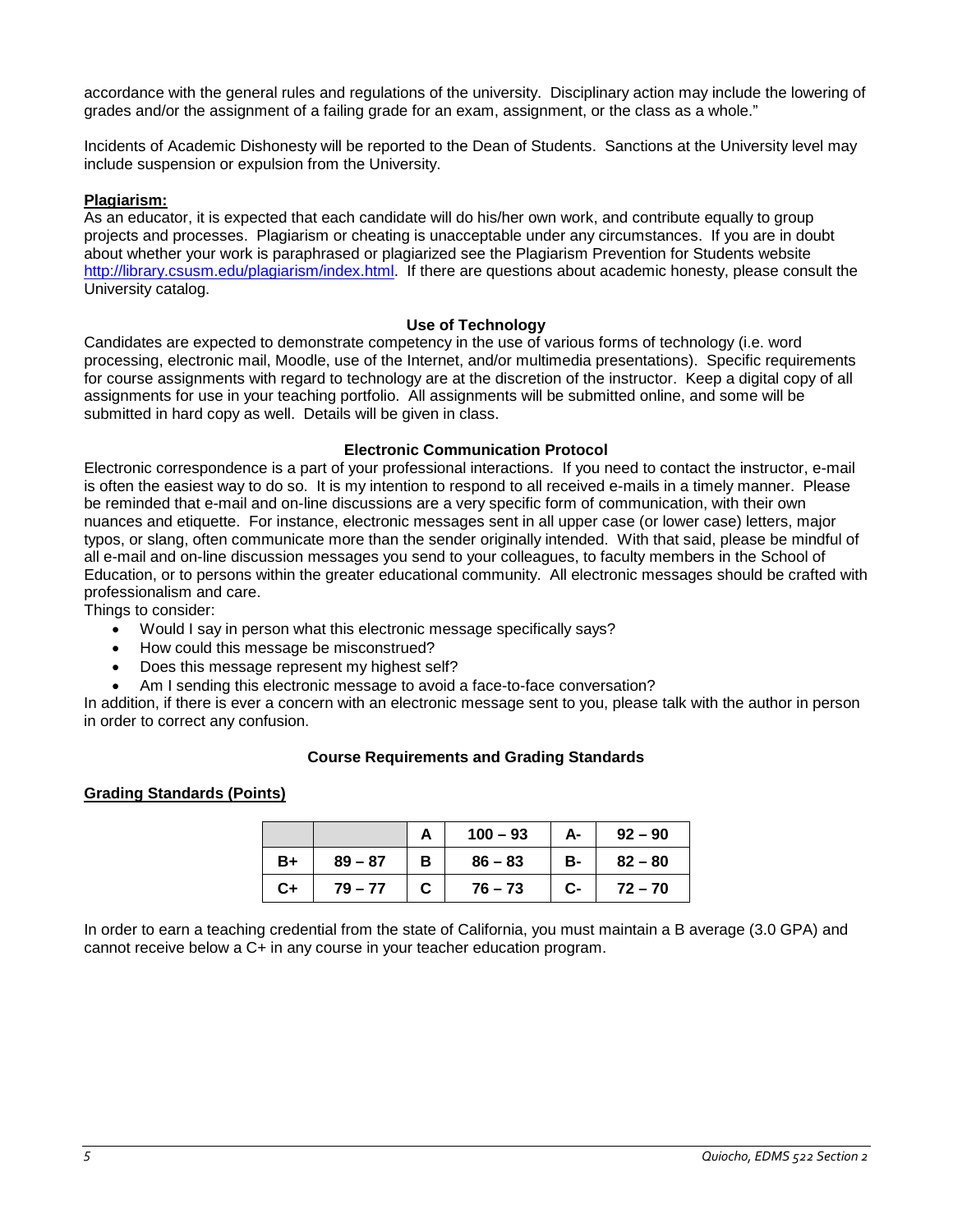# **Course Assignments**

Students are expected to: keep a digital copy of all assignments, complete assigned readings *prior* to the class sessions, edit word-processed assignments prior to submission, use American Psychological Association (APA) format and turn assignments in on time. Points will be deducted if assignments are submitted late (10% penalty per day late; no credit will be awarded if the assignment is one week late).

| <b>Assignments</b>                                          | <b>Percentages</b> |
|-------------------------------------------------------------|--------------------|
| If - Then Chart & Instruction Flow Charts                   | 20%                |
| Expository Fluency & Vocabulary:                            | 20%                |
| Expository Comprehension Retelling: oral, graphic organizer | 20%                |
| Literacy Case Study including writing lesson plan           | 40 %               |
| RICA Constructed Responses (participation & reflection)     | 10%                |
| Analysis of student writing                                 | 10%                |
| <b>Total Points</b>                                         | 120                |

#### *Descriptions of Assignments*

## IF-THEN CHART AND INSTRUCTION FLOW CHART

Teacher Candidates complete an "if-then" chart & an "instruction flow chart" for each of the five (5) literacy topics: word recognition, fluency, vocabulary, comprehension & writing. The completed charts are submitted to the cougar course.

# • **If-Then Chart Template**

| <b>LITERACY</b><br><b>TOPIC</b> | IF<br>Student has this learning<br>need | <b>THEN</b><br>Try using a strategy like | Rationale<br>why strategy works<br>(pick 1 strategy) |
|---------------------------------|-----------------------------------------|------------------------------------------|------------------------------------------------------|
|                                 |                                         | $\cdots$<br>$\cdots$<br>$\ldots$         |                                                      |
|                                 |                                         | $\ldots$<br>$\cdots$<br>$\cdots$         |                                                      |

#### **Instruction Flow Chart Template**

"If then" objective & rubric > explanation > modeling > student practice w/ tchr guidance

|                   | ------------------ | .     |                   |                         |
|-------------------|--------------------|-------|-------------------|-------------------------|
| >>>>>>>>>>>>>>>>> | >>>>>              | >>>>> | >>>>>>>>>>>>>>>>> | Independent<br>Practice |
|                   |                    |       |                   |                         |

# EXPOSITORY FLUENCY & VOCABULARY

Teacher Candidates develop materials for supporting reading fluency of expository text. Teacher Candidates complete a "Before reading fluency routine" and a series of vocabulary activities for a science text. Templates for each activity are on cougar course or in the text. The completed materials are submitted to the cougar course.

#### EXPOSITORY COMPREHENSION RETELLING

Teacher Candidates Work with partner(s) to develop and demonstrate an expository text oral retelling, a graphic organizer retelling and a written retelling plan for science text using one of the following methods: (summary, SWR, WALS). Templates for each are on cougar course or in the text. The completed materials are submitted to the cougar course.

#### EXPOSITORY FLUENCY & VOCABULARY

Teacher Candidates develop materials for a "Before reading fluency routine" and a series of vocabulary activities for a science text. Templates for each are on cougar course or in the text. The completed materials are submitted to the cougar course.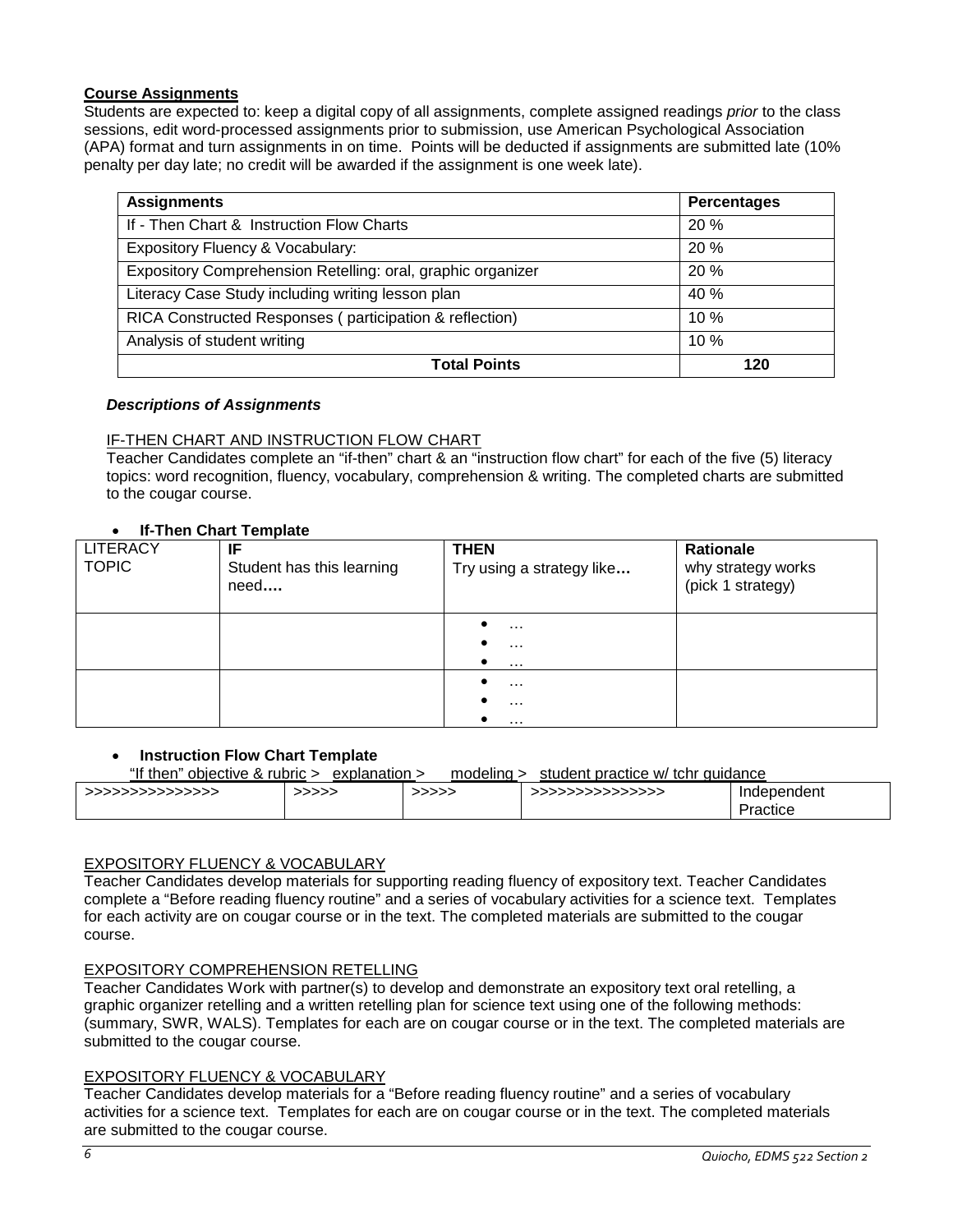# LITERACY CASE STUDY

The Literacy Case Study is described in detail in the Literacy Case Study Handbook available on cougar course. Teacher Candidates conduct literacy assessments with *one* child who is a reader, analyze and interpret the resulting data, describe the child's strengths and needs in reading and develop recommendations in the form of specific instructional strategies that support the child's progress in reading. Please note that the case study child **must** already be reading. It is recommended that s/he be in the upper elementary grades (3 – 6) and be reading below his/her current grade level. The completed assessment forms are placed in a hard copy appendix that is handed in to the professor. A parent permission (consent) form must be included in the appendix. The Literacy Case Study consists of all the sections listed on the checklist (below).

|                                 | Literacy Case Study checklist (see handbook for descriptions, graphic organizers & rubrics) |
|---------------------------------|---------------------------------------------------------------------------------------------|
| $\lfloor \cdot \rfloor$         | Student Profile: (paragraph summary based on items listed in handbook)                      |
| $\lfloor \lfloor \rfloor$       | Anecdotal Notes / Teacher's notes: (at least 3 notes)                                       |
| $\lfloor \lfloor \rfloor$       | Reading Attitude Survey: (summary of findings)                                              |
| $\lfloor \lfloor \rfloor$       | Writing Sample Analysis: (rubric score accompanied by example/evidence)                     |
| $\lfloor \lfloor \rfloor$       | Other (optional)                                                                            |
| $\overline{1}$                  | IRI Word Recognition: (table of levels for independent, instructional, frustration)         |
| $\overline{1}$                  | IRI Comprehension: (table of levels for independent, instructional, frustration)            |
| $\lfloor \cdot \rfloor$         | Data Analysis Grid                                                                          |
| $\lceil$                        | Description of Student's Literacy strengths: (paragraph summary)                            |
| $\Box$                          | Description of Student's Literacy needs: (paragraph summary)                                |
| $\begin{bmatrix} \end{bmatrix}$ | Recommendations (use graphic organizer in handbook to organize this section)                |

RICA Warm ups and Constructed Responses: Learning the writing format of two types of constructed responses.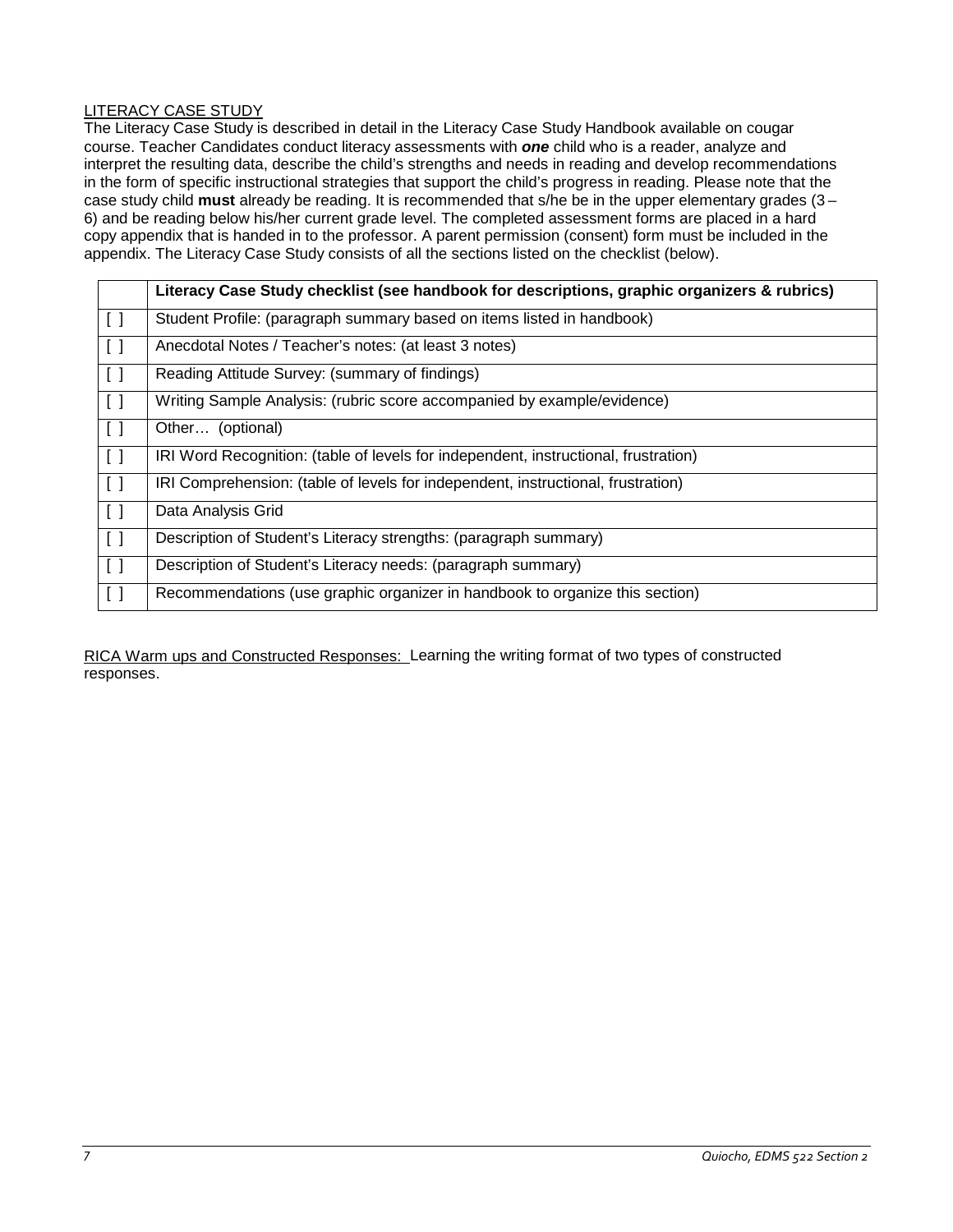# **Spring 2014 COURSE SCHEDULE EDMS 522**

| The instructor reserves the right to modify the schedule. |  |
|-----------------------------------------------------------|--|
|-----------------------------------------------------------|--|

| <b>DATE</b>    | <b>TOPICS</b>                             | <b>ASSIGNMENT &amp; READING</b>                                         |
|----------------|-------------------------------------------|-------------------------------------------------------------------------|
| Session        | RICA Warm up                              | Read:                                                                   |
| 1              | Review #1                                 | Reutzel: Ch 10 (lit assessment) & Ch 9                                  |
|                | Assessment:                               | (reading program)                                                       |
|                | Compare/contrast 4 types of lit           |                                                                         |
|                | assessment;                               | <b>Session 1 Activities:</b>                                            |
|                | "If-then" thinking:                       | Review and create "if-then" chart templates                             |
|                | Review and apply to students work         | & " instruction flow chart" templates for lit                           |
|                | PP: Observe power point on common core    | topics                                                                  |
|                | standards & developmental trajectories    | Compare/contrast progress monitoring &                                  |
|                | Lit Case Study check-in: identify         | diagnostic assessment in relation to Tier 1                             |
|                | components & describe procedures for      | and Tier 2 RTI instruction                                              |
|                | case study assignment                     | Create "data analysis grid" template for lit                            |
|                |                                           | case study & participate in jigsaw                                      |
|                |                                           | presentation of lit case study components                               |
| Session        | RICA Warm up                              | Read:                                                                   |
| $\overline{2}$ | Review #2                                 | Reutzel:                                                                |
|                | Word Recognition: (topic1)                | Ch 4 (phonics) & Ch 5 (fluency) & 533                                   |
|                | Engage in shared activity                 | (before-rdg strgy)                                                      |
|                | developing topic 1 instruction and        |                                                                         |
|                | complete a "strategy sort" on "if-        | <b>Bring to class:</b>                                                  |
|                | then" & "instruction flow chart"          | Answers to review #2, computer or lpad,                                 |
|                | Fluency: (topic 2)                        | templates for If-Then & Instruction Flow                                |
|                | Engage in shared activity                 |                                                                         |
|                | developing topic 2 instruction            |                                                                         |
|                | and"if-then" & "instruction flow          | <b>Session 2 Activities:</b><br>Develop & demonstrate a choral reading, |
|                | chart"; practice choral rdg strgy:        |                                                                         |
|                | unison, echo, antiphonal                  | before-reading fluency routine for science<br>text (533, 542-3)         |
|                | PP: Observe power point on building       |                                                                         |
|                | fluency in upper grades with expository   |                                                                         |
|                | texts, wide & repeated reading, choral    |                                                                         |
|                | reading, phrasing, struggling readers     |                                                                         |
|                |                                           |                                                                         |
|                | Lit Case Study check-in: student profile, |                                                                         |
|                | Reading Attitude Survey, anecdotal notes, |                                                                         |
|                | scheduling IRI                            |                                                                         |
| Session        | Follow the Student Day at Bonsall         | Read                                                                    |
| 3              | Elementary: 8:30 to 12                    | Reutzel: Chapter 2 - Oral Language                                      |
|                | Take anecdotal notes, copies of student   | Development. Apply to the writing process.                              |
|                | work. Debrief and begin case study: 1-3   |                                                                         |
| Session        | RICA Warm up                              | Collect writing samples. Read Chapter 8.                                |
| 4              | GLAD Strategies: Dionna Fitch,            | Notetaking                                                              |
|                |                                           | We will relate what you learned today to                                |
|                | Professional Developer/Teacher,           | your lesson plans, case study, and                                      |
|                | Sycamore Academy                          | understanding of how to provide for                                     |
|                |                                           | universal access and differentiate                                      |
|                | Common Core - You Know this Stuff:        | instruction.                                                            |
|                | Kristian Quiocho, District Common Core    |                                                                         |
|                | Teacher on Special Assignment/Teacher     |                                                                         |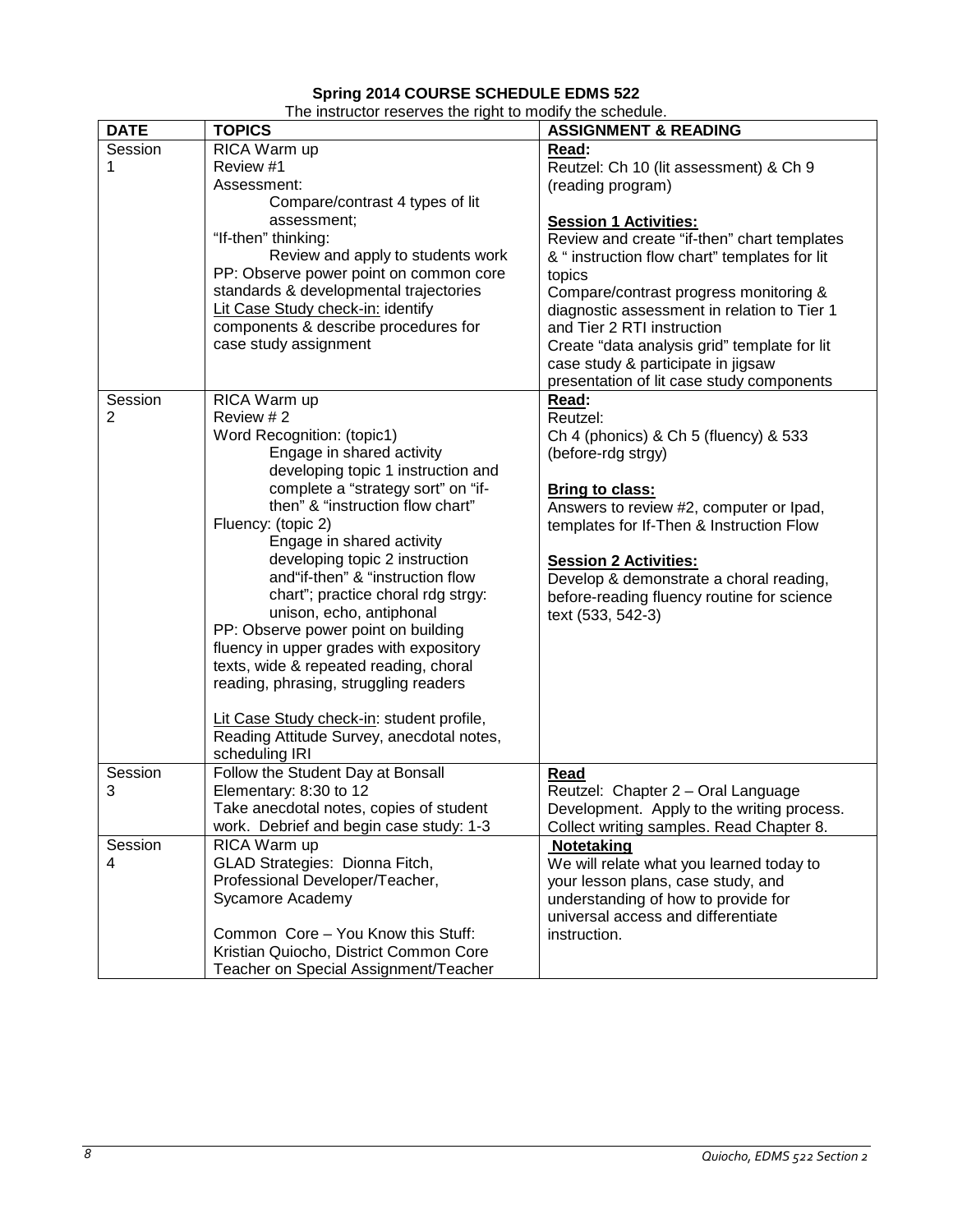| Session | RICA Warm up - Case Study                  | Read                                       |
|---------|--------------------------------------------|--------------------------------------------|
| 5       |                                            |                                            |
|         |                                            | Reutzel:                                   |
|         | Vocabulary (topic 3) (9:45-12)             | Ch 12 (academic lit) & Ch 6 (vocab) & 531  |
|         | Engage in interactive activity             | & 433 & 295-296 (reciprocal tch)           |
|         | developing instruction on                  | <b>Respond on Cougar Course:</b>           |
|         | vocabulary                                 | Answer review Os                           |
|         |                                            | <b>Bring to class:</b>                     |
|         | Explore the expository text frame          | Computer or Ipad, templates for If-Then &  |
|         | assessment and apply to student            | <b>Instruction Flow</b>                    |
|         | work.                                      | <b>Session 5 Activities:</b>               |
|         |                                            | Complete "instruction flow chart" on       |
|         | Compare/contrast KWL & RAN                 | vocabulary                                 |
|         | strategy; demonstrate reciprocal           |                                            |
|         | teaching with science text                 | Compare / contrast KWL & RAN (354)         |
|         | PP: Observe power point on (ch 12)         |                                            |
|         | academic lit, expository text, frames,     | Demonstrate Reciprocal Teaching strategy   |
|         | structures, RAN, reciprocal teaching, b-d- | (295)                                      |
|         | a (skills, assessment & instruction)       |                                            |
|         |                                            |                                            |
|         | Analyzing student writing samples from     |                                            |
|         | observations. Providing feedback.          |                                            |
|         |                                            |                                            |
|         | Lit Case Study check-in: administering an  |                                            |
|         | <b>IRI</b>                                 |                                            |
| Session | RICA Warm up                               | Read:                                      |
| 6       | Review #4:                                 | Reutzel:                                   |
|         | Comprehension (topic 4)                    | Chapter 7 (comprehension)                  |
|         | Engage in guided activity                  |                                            |
|         | developing topic 4 instruction,            |                                            |
|         | working with partner(s) to                 | <b>Bring to class:</b>                     |
|         |                                            | Templates for If-Then & Instruction Flow   |
|         | complete an "if-then" chart and an         | Charts                                     |
|         | "instruction flow chart"                   |                                            |
|         | Retelling expository text                  | <b>Session 6 Activities:</b>               |
|         | Work with partner(s) to prepare            | Complete a topic 4 "If-then" chart &       |
|         | and demonstrate the following:             | "instruction flow chart"                   |
|         | expository text oral retelling (271,       | Prepare & demonstrate the following:       |
|         | 527); graphic organizer retelling          | expository text oral retelling (271, 527); |
|         | $(279, 281-2)$                             | graphic organizer retelling (279, 281-2);  |
|         | PP: Observe power point & video on         |                                            |
|         | cc comprehension focus,                    |                                            |
|         | reading/writing reciprocal                 |                                            |
|         | processes, graph org,                      |                                            |
|         | deconstructing & reconstructing            |                                            |
|         | texts, model texts                         |                                            |
|         | Lit Case Study check-in: IRI, writing      |                                            |
|         |                                            |                                            |
|         | sample                                     |                                            |